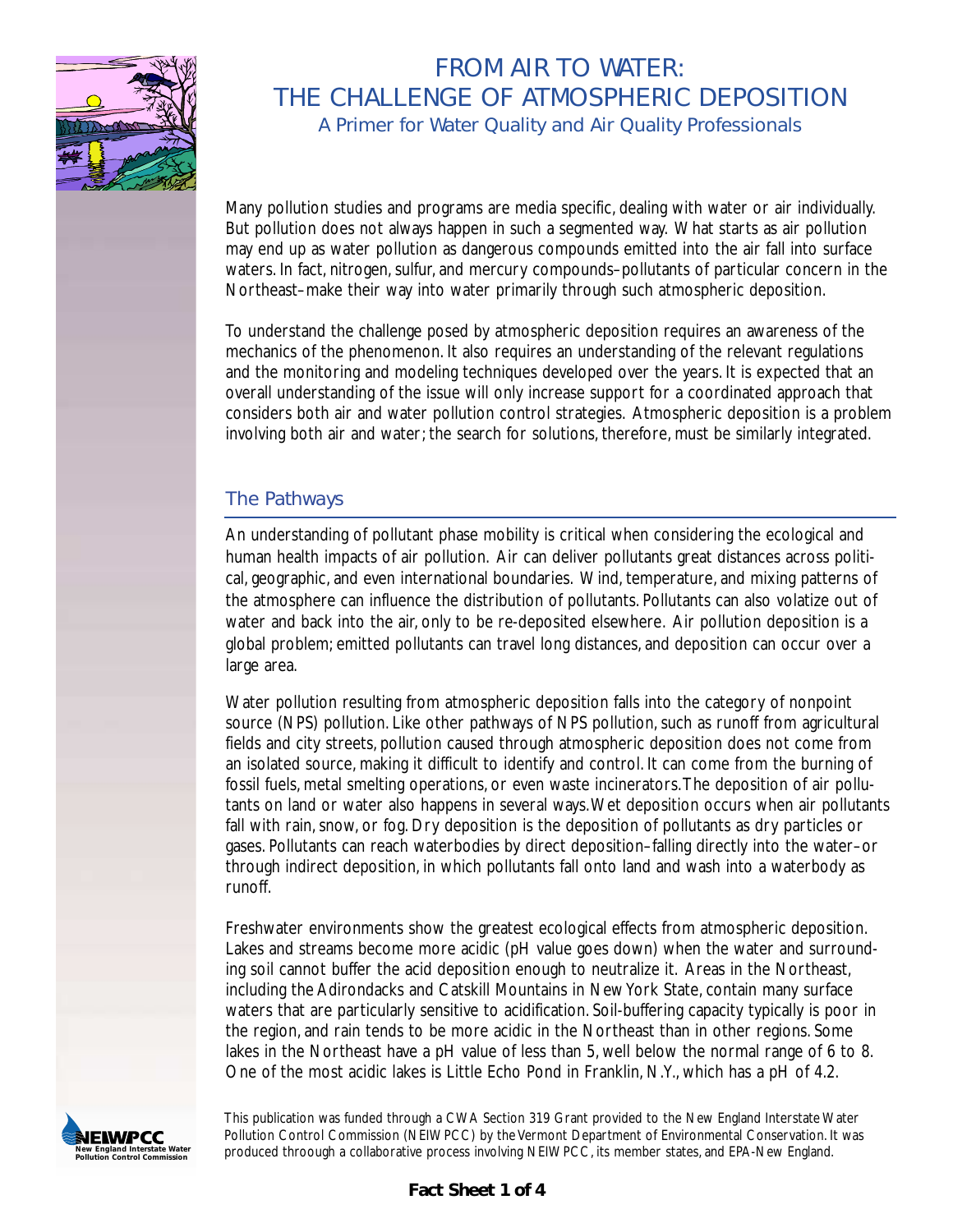# Two Routes to a Waterbody: Watersheds and Airsheds



Watersheds define the entire drainage of a surface waterbody, such as a lake, river, stream, and wetland, and the waterbody's entire surrounding landscape. Large watersheds can contain many smaller watersheds, and because they often overlap state boundaries, a coordinated management approach is essential.Watershed-based management approaches involve integration of the strategies, priorities, and activities of all affected entities; account for interrelationships among various landscape components; and consider the effects of any changes within the watershed on the entire ecological system.The resource becomes the focal point, and environmental managers are able to gain a more complete understanding of overall conditions in an area and the stressors that affect those conditions.

An airshed is a geographical area responsible for emitting a certain percentage of air pollutants reaching a body of water. Since different pollutants behave differently in the atmosphere, the airshed of a given body of water will vary depending on the pollutant of interest.While watersheds are actual physical features of the landscape, airsheds are determined using mathematical models of atmospheric deposition. Airsheds are very useful in explaining the transportation of pollutants, and environmental managers can use them to help manage a waterbody more effectively. **Figure 1** demonstrates the concept of an airshed for the Chesapeake Bay watershed. Approximately 76 percent of nitrogen oxide emissions that end up in Chesapeake Bay and its watershed are generated within Areas 1 and 2. Clearly, airsheds–like watersheds–cross state boundaries and political jurisdictions, complicating management schemes to achieve emission reductions.

#### **Figure 1.**





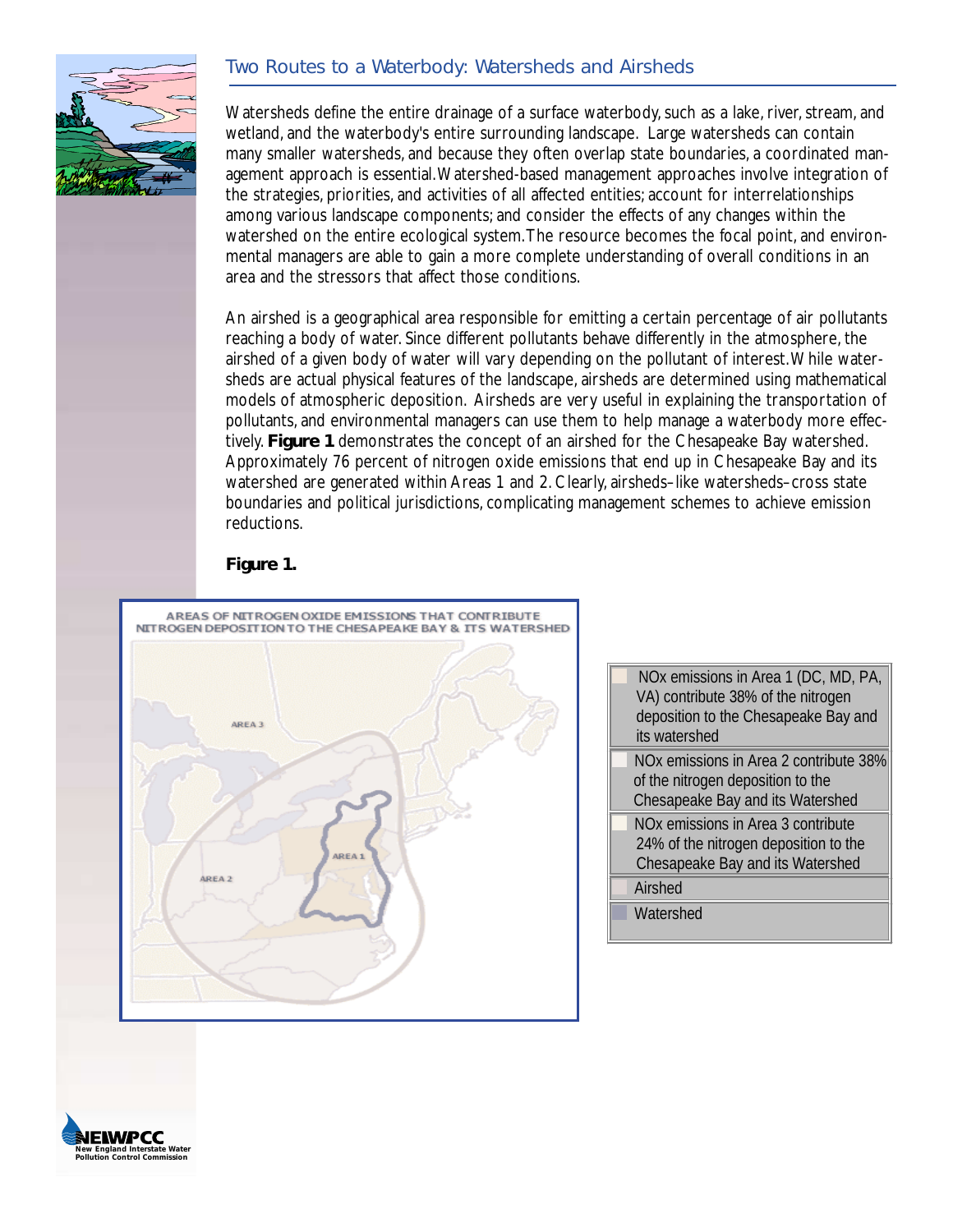

In accordance with the Federal Clean Water Act (CWA) of 1972, states, territories, and tribes are responsible for establishing water quality standards. For each individual waterbody, the designated uses must be identified (e.g., drinking water supply, contact recreation, aquatic life support, etc.) and scientific criteria must be established to support those uses. Designated use criteria can be numeric, such as "0.38 milligrams per liter total nitrogen," or narrative, such as "no sediment loading above natural conditions." Section 303(d) of the CWA requires states to:

- **·** Identify waters not meeting state water quality standards, and submit a list of these waters to EPA (referred to as 303(d) lists or impaired water body lists).
- **·** Set priorities for Total Maximum Daily Load (TMDL) development.
- **·** Develop a TMDL for each listed waterbody for each pollutant.

#### What is a TMDL?

The first step in the TMDL process is for a state to create a segment-by-segment listing of all waters that are considered threatened or impaired. This 303(d) list specifies all the water quality criteria that are violated for each segment and assigns a priority to each listed segment, which determines the order in which TMDLs will be established by a state. EPA requests that states' 303(d) lists account for all impaired waters, including those entirely or partially impaired by pollutants from atmospheric deposition.

When a waterbody cannot meet water quality standards through the use of technology-based controls, a TMDL is required. A TMDL specifies the maximum amount of a pollutant a waterbody can receive and still meet water quality standards. Furthermore, a TMDL allocates pollutant loadings among point and nonpoint sources (NPS) of pollution. The calculation must include a margin of safety to ensure that the waterbody can be used for the purposes designated by the state, and must also account for seasonal variation in water quality.

Early pollution control efforts under the CWA focused mainly on point sources of pollution, such as industrial dischargers and wastewater treatment plants, which can be regulated with discharge permits required under the National Pollutant Discharge Elimination System (NPDES) program, established by the CWA. NPS pollution is now of equal concern, but unlike pollution from single point sources, it comes from many diffuse sources, and is more difficult to control. NPS pollution is caused by rainfall or snowmelt moving over and through the ground. As the runoff travels, it picks up and carries away pollutants and sediments, finally depositing them into lakes, rivers, wetlands, coastal waters, and even underground sources of drinking water. Impervious surfaces, such as roofs, parking lots, driveways, and roads, increase the volume of runoff and the amount of NPS pollution reaching waterbodies.

Consideration of atmospheric deposition loads is important in TMDL development.The loading can usually be calculated fairly easily for lakes and estuaries by multiplying the pollutant deposition rate by the waterbody surface area. If atmospheric deposition is significant and the load is not considered in the TMDL, a waterbody may fail to meet water quality standards, despite large reductions in pollutants from water sources. Implementing a TMDL to control significant atmospheric pollutant loads can be a challenge since specific sources are difficult to identify and may be located outside a state's jurisdictional boundaries.

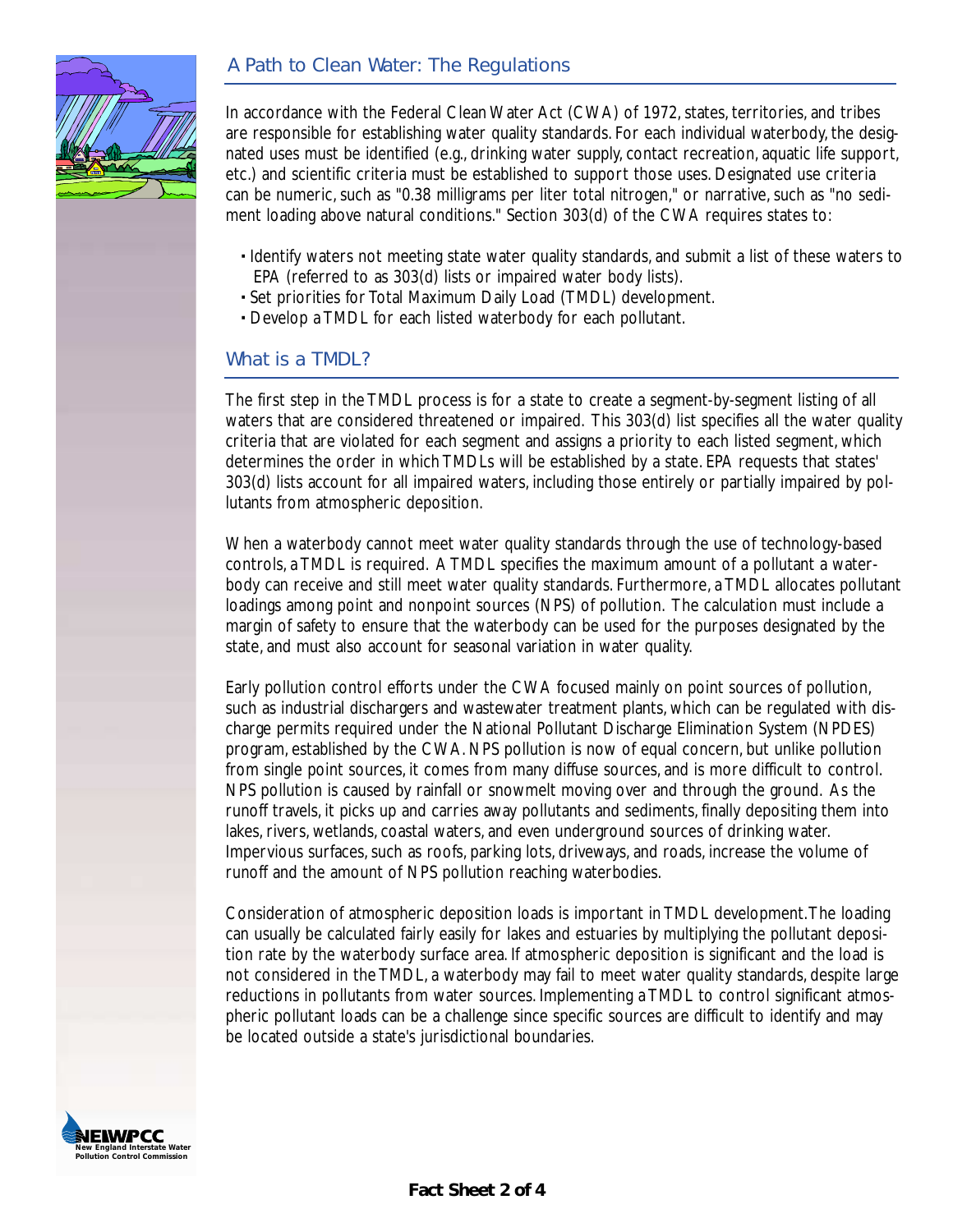### A Path to Clean Water: Monitoring



Both water quality and stream flow data are collected routinely by numerous agencies for a multitude of purposes. Stream flow, or discharge flow, is the volume of water passing a single point over time.While flow is expressed in volume, water quality parameters are usually expressed in concentrations. Often both flow and concentration need to be considered for effective water quality monitoring and management.

There are many ways to monitor water conditions.To monitor the constituents in water, sediments, and fish tissue, such as levels of dissolved oxygen, suspended sediments, nutrients, and metals, chemical measurements are taken. Physical measurements, such as temperature, flow, water color, and biological measurements, including the abundance and variety of aquatic plant and animal life and the ability of test organisms to survive in sample water, are also widely used. Monitoring can be conducted at regular sites on a continuous basis (fixed station monitoring), at selected sites to answer specific questions (intensive surveys), or on a temporary or seasonal basis. Increasingly, monitoring efforts are aimed at determining the condition of entire watersheds.This focus recognizes the impact of land-based activities on the waters that drain the land and the interconnectedness of all types of waterbodies, including those beneath the ground.

Point source monitoring involves the sampling and evaluation of discharges from facilities to assure compliance with federal or state water quality permits.The CWA prohibits discharging pollutants through a point source into a "water of the United States" in the absence of an NPDES permit.The permit will contain limits on what can be discharged and will stipulate monitoring and reporting requirements and other provisions to ensure that discharges do not harm water quality or human health.

Ambient monitoring involves sampling and assessment of the water column for contamination that is typically not attributed to specific discharges. It is performed to characterize waters and identify changes or trends in water quality over time. Ambient water quality monitoring data are also used in the process of setting permit limits for wastewater discharges at levels to maintain state and federal water quality standards and to establish criteria for receiving streams in accordance with the goals of the CWA.This is necessary to determine if standards and criteria are being achieved properly.

#### Modeling

The primary tools used in TMDL development, analyses, and implementation are watershed models, which evaluate the sources and controls of pollutant loading to receiving waters. Watershed models provide the framework for integrating data that describe the processes and land-surface characteristics that determine the amount of pollutants transported by streams. Watershed models allow the evaluation of historic and current stream conditions, enable the user to assess how changes in loads from different sources will affect stream conditions, and provide information for exploring ways to improve management practices. Models can simulate hydrology–both the land phase (water, sediment, and nutrient movement over land or through soils to waterbodies) and the water phase (the movement of water, sediment, etc. through the water channel to its outlet). Models can also simulate water quality changes based on land, atmospheric, point source, and other inputs of pollutants.Two examples of watershed models that can be useful in TMDL development in the Northeast are BASINS and the New England SPARROW model.

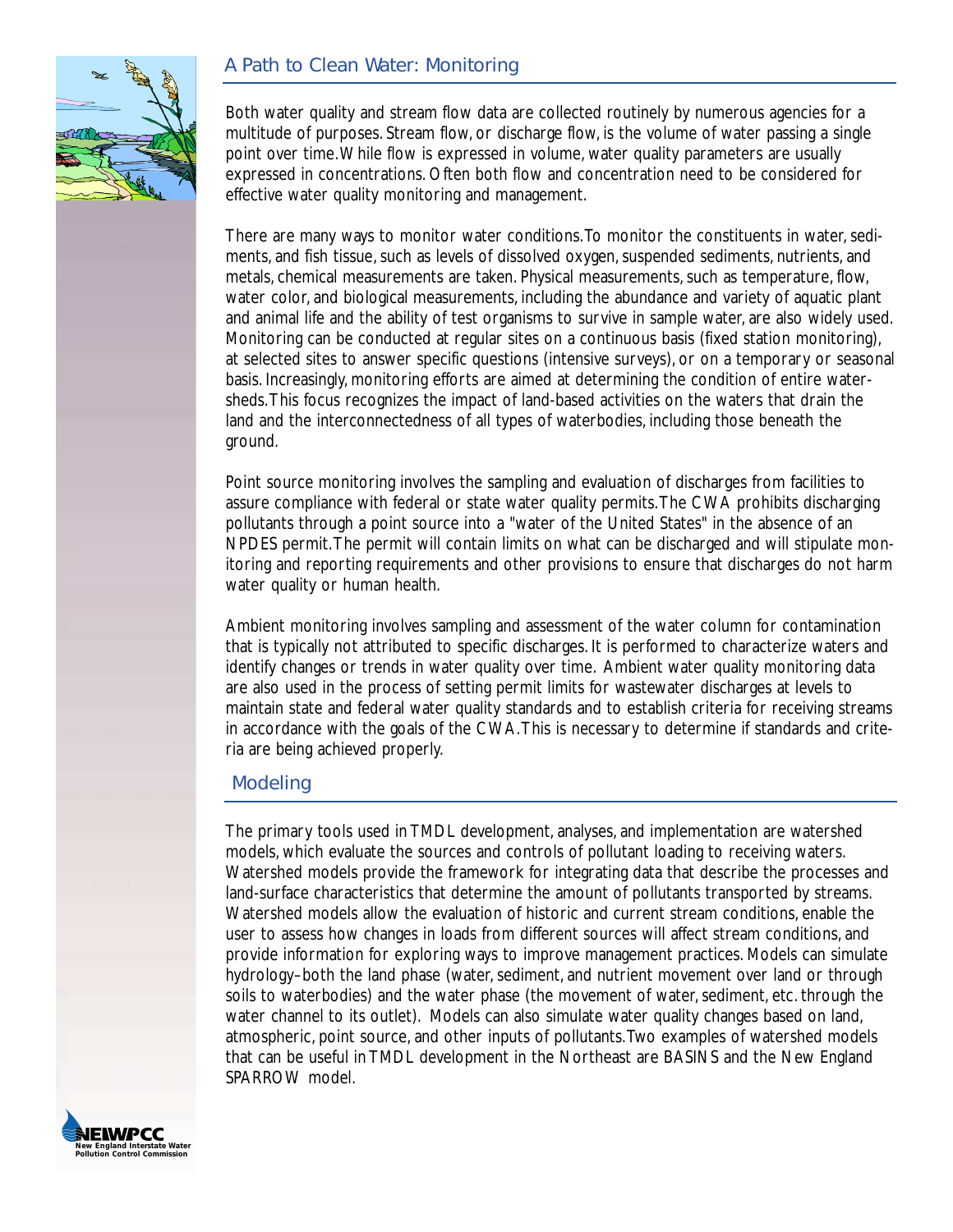### A Promise of Clean Air: The Regulations



In 1970, prior to the CWA, the United States Congress passed Amendments to the Clean Air Act (CAA) that set into motion a nationwide effort to improve the country's air quality. Since then, additional laws and regulations have been added, including the 1990 Amendments to the CAA. Although the 1990 CAA is a federal law covering the entire country, states do most of the work to implement the Act. Under the CAA, EPA establishes air quality standards to protect public health and public welfare.This ensures that all Americans have the same basic health and environmental protections.

States are required to develop state implementation plans (SIPs) that explain how they will fulfill their requirements under the CAA. A SIP is a collection of the regulations a state will use to clean up polluted areas. States must involve the public, through hearings and opportunities to comment, in the development of SIPs. Each SIP must be approved by EPA; if a SIP isn't acceptable, EPA has the authority to take over enforcing the CAA in that state. EPA assists the states by providing scientific research, expert studies, engineering designs, and funding to support clean air programs.

#### **Monitoring**

In order to make improvements in air quality, the amount of pollutants in the air must constantly be measured and monitored. Pollutants are typically expressed in three ways: rate of emissions, concentration of ambient air measurements, and rate of deposition.The national deposition and air monitoring networks are important resources for performing these measurements. The following are examples of such networks:

National Atmospheric Deposition Program - National Trends Network (NADP-NTN). The NADP was originally established in 1978 to measure acidic deposition. NADP-NTN is now considered the standard for wet deposition measurements of sulfate, nitrate, and ammonium. The network, which consists of more than 200 sites, is valuable for showing trends over space and time; the sites, however, cannot be used to identify pollutant sources.

NADP - Mercury Deposition Network (MDN). The MDN is a sub-network of NADP. The first sites became operational in 1995, and the network became an official part of NADP in 1996. MDN contains approximately 30 mercury deposition monitoring sites nationwide. Most of those sites monitor for total wet mercury deposition, while some also monitor for wet methyl-mercury deposition.

NADP - Atmospheric Integrated Research and Monitoring Network (AIRMoN). AIRMoN is sponsored by the National Oceanographic and Atmospheric Administration and run by NADP. The purpose of AIRMoN is to provide research-grade monitoring data to the NADP and data users, especially modelers. AIRMoN consists of 25 sites (15 dry and 10 wet) and measures sulfur and nitrogen compounds (dry) and several cations and anions (wet) on a daily basis.

Clean Air Stats and Trend Network (CASTNet). CASTNet is the nation's primary monitoring network for measuring dry acidic deposition. Used in conjunction with other national monitoring networks, CASTNet is used to determine the effectiveness of national emissions control programs. There are approximately 80 CASTNet sites nationwide.

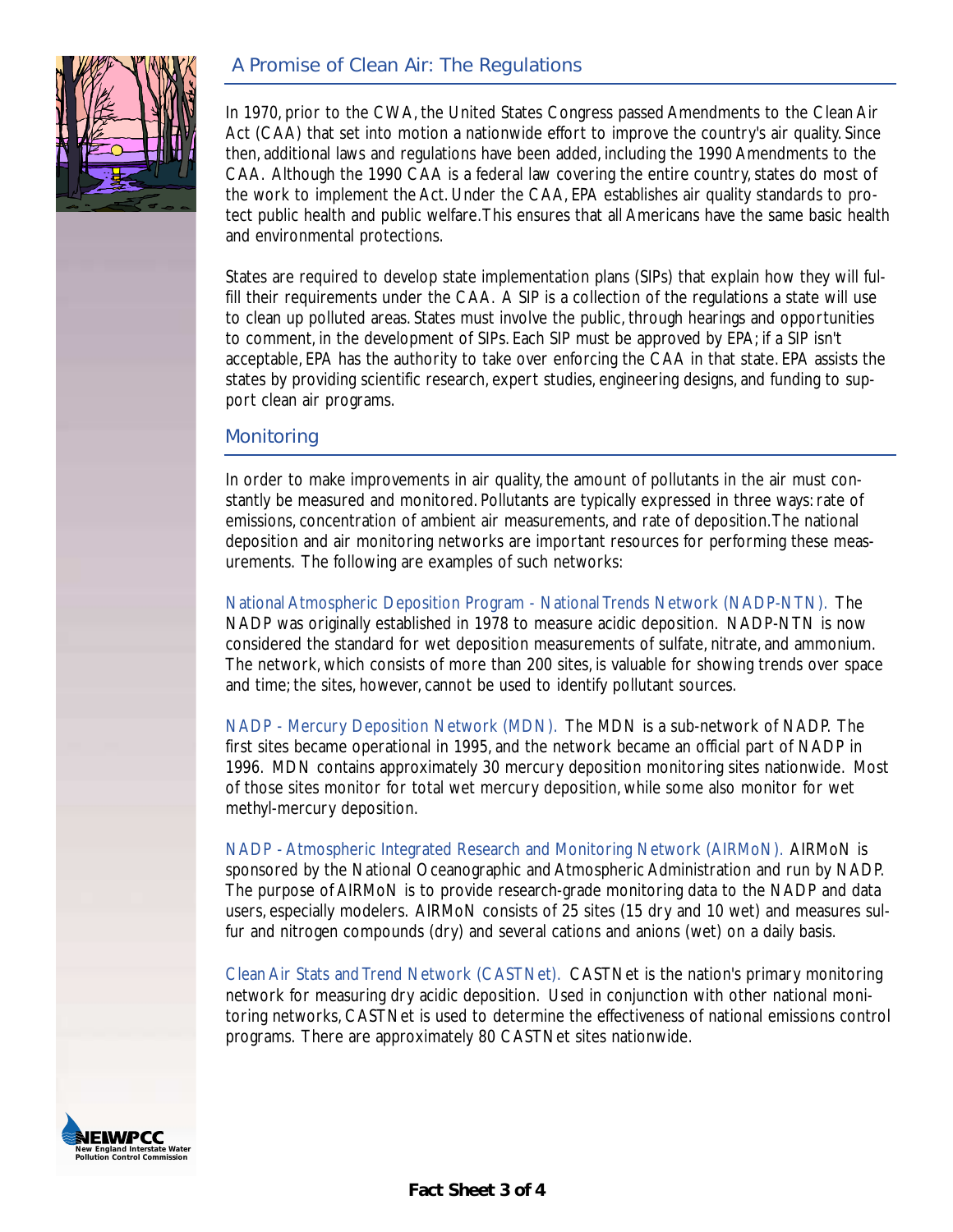# A Promise of Clean Air: Modeling Atmospheric Deposition



Two types of models are used to assess atmospheric deposition–deposition models and source attribution models. Each can do the following:

- **·** Summarize current conditions to help identify management options.
- **·** Fill in spatial or temporal holes left by a monitoring program.
- **·** Predict future conditions due to growth or regulatory changes.
- **·** Estimate what reductions are necessary to reach specific goals.
- **·** Detect what changes in deposition rates will have significant impacts on to ecological or human health.

Deposition models are generally classified as Eulerian or LaGrangian. Eulerian models perform calculations based on grids.These grids are areas over which inputs are averages. For example, a model running with a 36 km grid (36 km on a side) assigns each source to be emitted in a particular grid and calculates atmospheric chemistry, transport, and deposition of those pollutants over a certain amount of time.The model then sends the pollutants to the next grids according to the results of those calculations.The key feature of this method is that atmospheric deposition is estimated for the entire grid area. Eulerian models are effective for capturing the complex nonlinear chemistry necessary to model ozone, nitrogen, sulfur, and mercury accurately. Examples of Eulerian models include:

Regional Acid Deposition Model (RADM), which models deposition for the eastern half of the United States for secondary particles (nitrate and sulfate) and acid deposition (nitric acid, nitrate, and sulfate).

Regulatory Modeling System for Aerosols and Deposition (REMSAD), a nationwide system that models wet and dry deposition for mercury, nitrogen (nitrate, nitric acid, and ammonia), and sulfate particles.

Models3/Community Modeling for Air Quality (CMAQ), which involves a graphical user interface, an atmospheric transport model, and a data analysis tool. CMAQ models acid precipitation (nitrate, sulfate, and nitric acid) and photochemical oxidants (NOX,VOCs, and ozone).

LaGrangian models generally work well for toxic compounds that have linear atmospheric chemistry. (This means the compound generally does not react or change from the point at which it is emitted through transport to the point of deposition.) These models track emission plumes that spread out toward some receptors, such as an estuary where deposition is taking place, based on the receptors' chemical and physical parameters and the meteorology. Examples of LaGrangian models include:

Regional LaGrangian Model of Air Pollution (RELMAP), which is one of the older models used for estimating atmospheric deposition rates for unreactive pollutants, such as most heavy metals and dioxin.

California Puff Model (CALPUFF), which is composed of a diagnostic meteorological processor and a puff dispersion model to identify the impact of sources on deposition of gases and particulates.

Some models, such as the Hybrid Single Particle LaGrangian Integration Trajectory Model (HYSPLIT), are LaGrangian models that can also be run in Eulerian mode. HYSPLIT is used to model the fate and transport of dioxin, atrazine, and mercury, and can be configured to model many other pollutants as well.

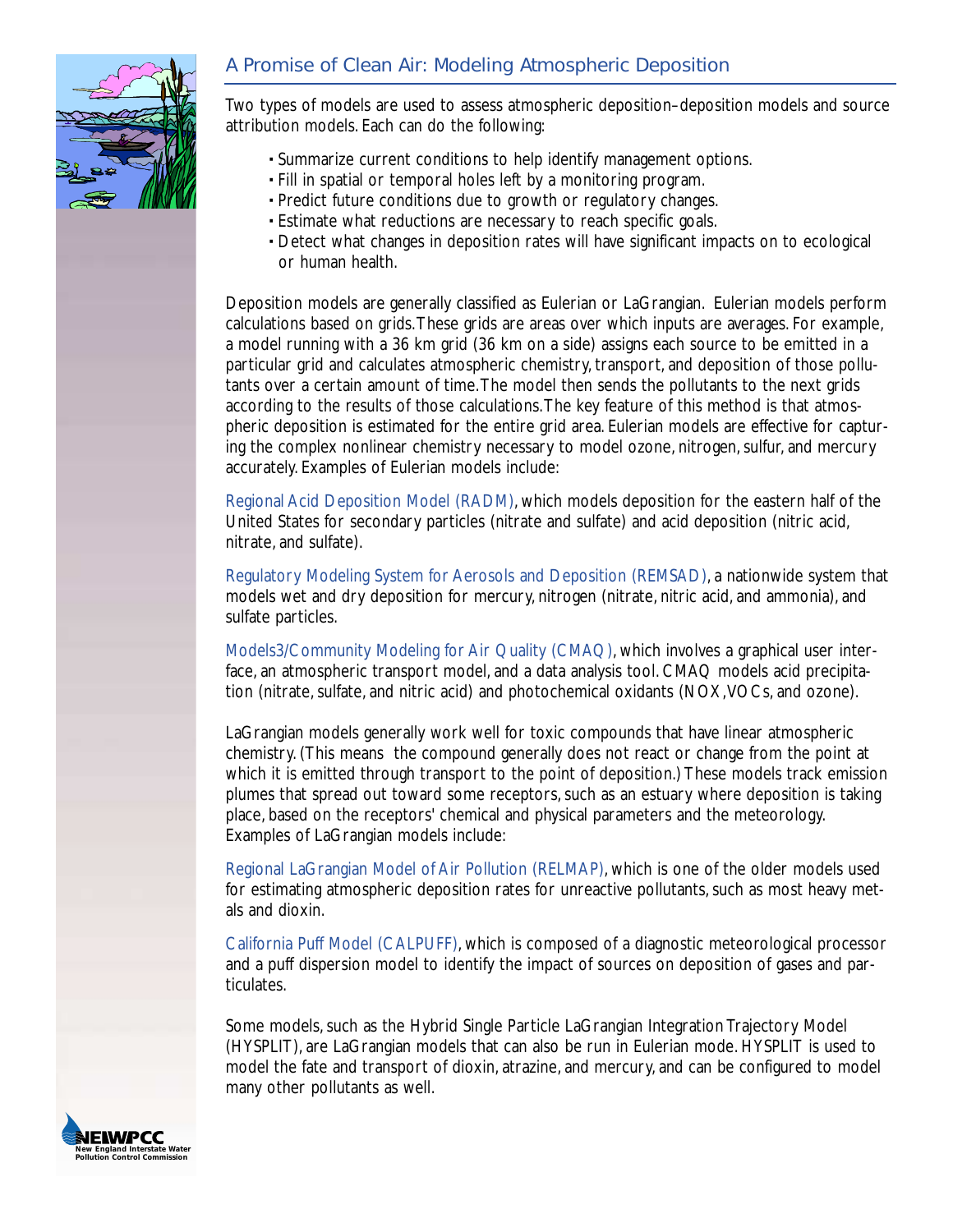# The Need for Collaboration: Emissions of Concern



Atmospheric deposition includes precipitation, airborne particles, or gases deposited from the atmosphere to Earth's surface. Pollutants of concern include carbon monoxide, carbon dioxide, chloroflorocarbons, lead, ozone, and particulate matter. But in the Northeast, three compounds –sulfur dioxide, nitrogen oxide, and mercury–are of particular concern. The dangers they pose only highlight the need for a collaborative approach to the problem of atmospheric deposition.

#### Sulfur Dioxide

Sulfur dioxide (SOx) is the most abundant anthropogenic sulfur compound in the troposphere, and is emitted through coal and petroleum combustion, petroleum refining, and metal smelting operations. Coal burning power plants are by far the largest source of SOx emissions. Sulfate deposition, especially downwind of large SOx sources, leads to ecosystem acidification. Atmospheric deposition is the primary pathway of sulfur compounds to waters.

The ecological effects of SOx emissions are clearly seen in freshwater environments. Aquatic organisms in acidified waters often suffer from calcium deficiencies. Also, increasing acid escalates the mobility of certain trace metals like aluminum, cadmium, manganese, iron, arsenic, and mercury. Species that are sensitive to these metals, particularly fish, can suffer as a result.The effect of acidification on aluminum mobility has received the most attention because this metal is highly toxic to fish, but the negative effects of increasing levels of cadmium and mercury are becoming better known. In areas where buffering capacity is low, acid deposition also releases aluminum from soils into lakes and streams, further exacerbating acidity and toxicity problems.

#### Nitrogen Oxide

Anthropogenic sources dominate the list of nitrogen emissions to the atmosphere.The largest source of NOx is the combustion of fossil fuels by automobiles and electric power plants. The adverse impact of atmospheric nitrogen deposition on waterbodies is significant; in some waterbodies, nitrogen deposited from the atmosphere is a large percentage of the total nitrogen load.

Nitrogen deposition can have devastating impacts on bays and estuaries by causing eutrophication–harmful increases in the growth of algae due to the nitrogen rich conditions. Increased algae populations consume an inordinate amount of oxygen, which can leave fish, plants, and other organisms without enough oxygen to survive. This condition, called hypoxia, occurs when the level of dissolved oxygen in the water is less than 2 parts per million. Areas of hypoxia, often called "dead zones," are present in more than half of the estuaries of the United States. Nitrogen input from the atmosphere as a percentage of total nitrogen input is about 40 percent for Maine's Casco Bay and 12 percent for Long Island Sound, which experiences severe eutrophication problems.

#### **Mercury**

Mercury is a toxic metal released by both natural and man-made processes. It is estimated that man-made emissions have tripled mercury concentrations in the air and in the surface of the ocean since 1900. Human activities presently account for about 75 percent of worldwide mercury emissions. Man-made sources include incinerators, coal-burning facilities, and other industrial processes.

The unique chemical characteristics of mercury greatly influence its behavior in the environment and distinguish it from other metals. Aquatic biological processes can transform mercury into a very toxic compound known as methyl mercury. This compound can accumulate in the tissues of fish and shellfish to concentrations much higher than the surrounding environment. In fact, the concentration of mercury within the tissue of a fish or shellfish may be tens of thousands of times greater than the concentration of mercury in the water. Exposure to high concentrations of mercury, most often a result of eating contaminated fish, can pose a threat to the health of humans and wildlife.